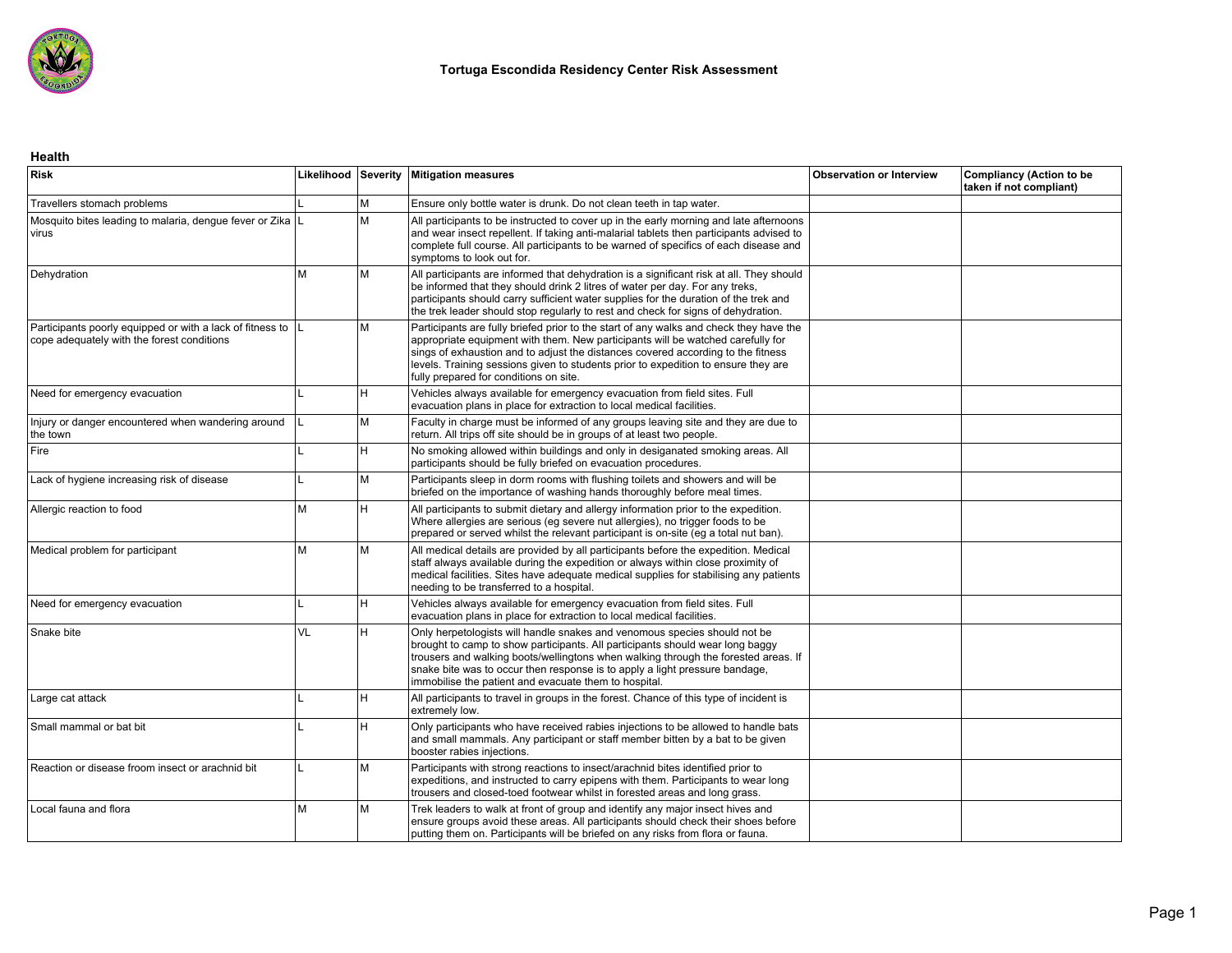

# **Transfers & vehicles: Cars, buses, trucks**

| Risk                                                                             |  | Likelihood Severity Mitigation measures                                                                                                                                                                                                                                                                                                                                 | <b>Observation or Interview</b> | <b>Compliancy (Action to be</b><br>taken if not compliant) |
|----------------------------------------------------------------------------------|--|-------------------------------------------------------------------------------------------------------------------------------------------------------------------------------------------------------------------------------------------------------------------------------------------------------------------------------------------------------------------------|---------------------------------|------------------------------------------------------------|
| Lack of management control increases risks of collision   L<br>or other incident |  | Ensure there is an English-speaking transfer supervisor for each journey. This<br>person should have a mobile phone and be able to contact each of the drivers<br>travelling on any transfer. They should also ensure the drivers are always briefed<br>(see below), and that vehicles travel in convoy with at least one transfer supervisor<br>per group of vehicles. |                                 |                                                            |
| l Vehicles attacked                                                              |  | Travel to take place during daylight and on main roads wherever possible                                                                                                                                                                                                                                                                                                |                                 |                                                            |
| Inappropriate or lack of insurance                                               |  | Ensure supplier holds relevant motor insurance to satisfy national requirements.<br>This is a contract requirement.                                                                                                                                                                                                                                                     |                                 |                                                            |
| Inexperienced driver increasing risk of accident                                 |  | Ensure driver has more than 3 years' relevant experience.                                                                                                                                                                                                                                                                                                               |                                 |                                                            |
| Driver fatique                                                                   |  | Ensure there is a second driver if the jouney is longer than 10 hours on any given<br>day.                                                                                                                                                                                                                                                                              |                                 |                                                            |
| Driver unaware of safety requirements                                            |  | Ensure the driver has committed to meet their obligation to comply with national<br>vehicle regulations relevant to the journey e.g. for licensing, speed limits, weight of<br>vehicle, number of passengers etc. and have been briefed on our safety<br>requirements (see below).                                                                                      |                                 |                                                            |

# **Survey Practical in Water**

| Risk                                       |  | Likelihood Severity Mitigation measures                                                                                                                                                                                                                                                                                                                                                               | <b>Observation or Interview</b> | Compliancy (Action to be<br>taken if not compliant) |
|--------------------------------------------|--|-------------------------------------------------------------------------------------------------------------------------------------------------------------------------------------------------------------------------------------------------------------------------------------------------------------------------------------------------------------------------------------------------------|---------------------------------|-----------------------------------------------------|
| Inappropriate supervision                  |  | Complete assessment pro-forma to establish level of supervision required.                                                                                                                                                                                                                                                                                                                             |                                 |                                                     |
| Beach / Cenotes                            |  | Ensure appropriate supervision is in place (see pro-forma). Do not enter water if<br>there are strong tides or current that could cause participants to be drawn out to<br>sea or to a dangerous area (e.g. rocks or coral). Give a safety briefing to highlight<br>any out-of-bounds areas.                                                                                                          |                                 |                                                     |
| Under ground river crossings               |  | Staff member to enter first in order to test the depth and terrain under the water.<br>Any slippery sections should be highlighted. Use a rope if appropriate over<br>sustained slippery terrain.                                                                                                                                                                                                     |                                 |                                                     |
| Injury or Illness during snorkelling       |  | All snorkelers to be wearing a wetsuit or rash vest and short to protect from the<br>sun. All participants briefed on dangers of local flora and fauna.                                                                                                                                                                                                                                               |                                 |                                                     |
| Injury during snorkelling from boats       |  | Clear briefings on designated snorkelling areas and need to stop and check for<br>boats every few minutes.                                                                                                                                                                                                                                                                                            |                                 |                                                     |
| Becoming lost while snorkeling             |  | All snorkelers must sign in and out and be covered by a staff member (see below).                                                                                                                                                                                                                                                                                                                     |                                 |                                                     |
| Lack of supervision for snorkelling groups |  | Depending on the location this may be shore cover / boat cover / in-water<br>supervision. All snorkelers must be in groups of two or more and the group or<br>supervisor (who should have an appropriate water rescue qualification) must carry<br>an SMB. For night-snorkels, each pair to have a torch, and supervision must be<br>provided both in water and on shore with a maximum ratio of 1:6. |                                 |                                                     |
| Alcohol                                    |  | No alcohol to be consumed by any participants while in the water. No participants<br>to enter water under the influence of alcohol.                                                                                                                                                                                                                                                                   |                                 |                                                     |

### **Facility**

| Risk | Likelihooc | Sever. | .<br>measure<br>uon r<br>шоа | . Interviev<br>Observation or ' | <b>Com</b><br>npliancy<br>∵≀Action to b⊾ |  |  |
|------|------------|--------|------------------------------|---------------------------------|------------------------------------------|--|--|
|      |            |        |                              |                                 | * complian∟<br>. taken<br>ır no          |  |  |